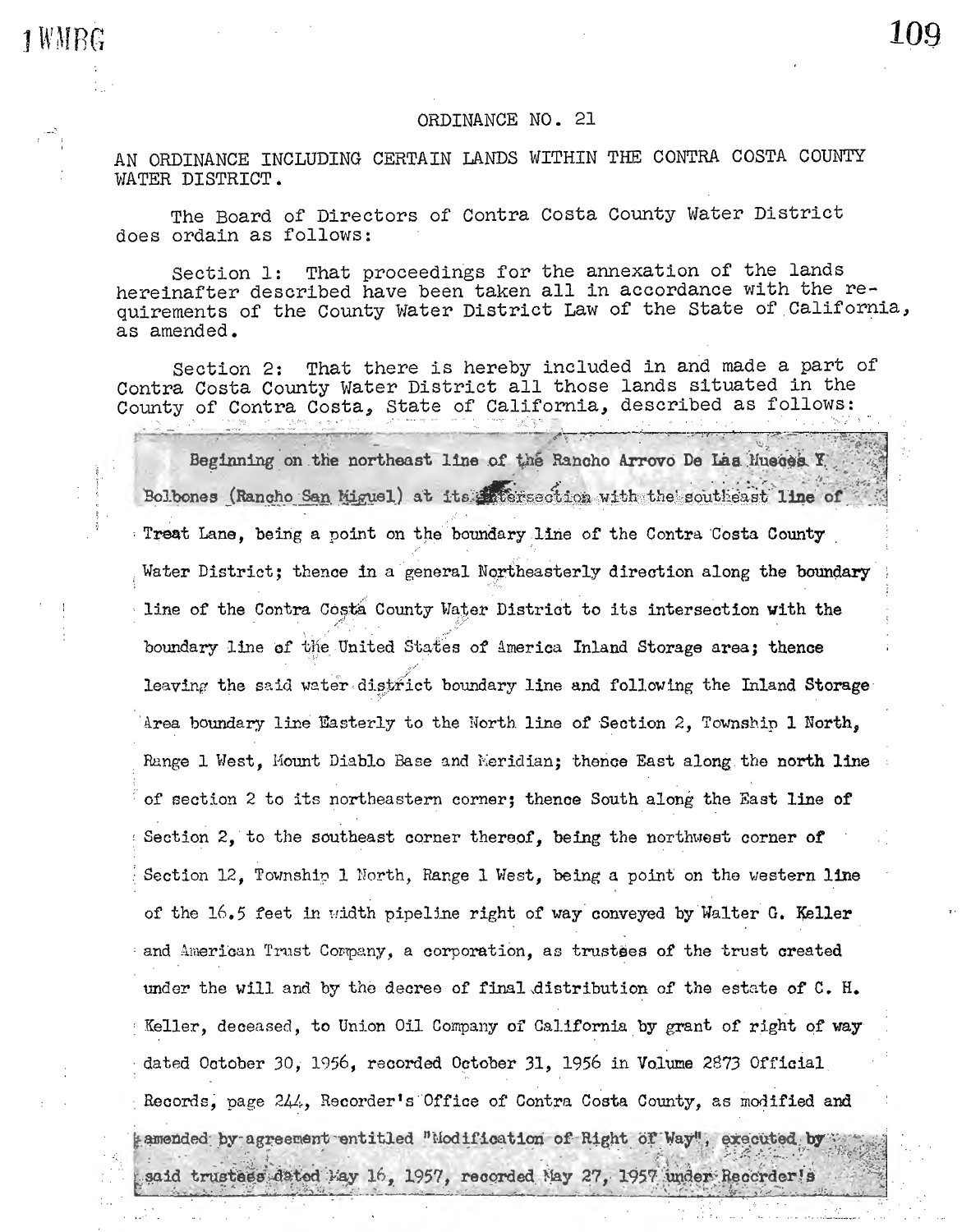### 110

Serial No. 30467, Recorder B-Office of Contra Costa County; thence South-

midsection line of Section 13, Township 1 North, Range 1 West, being a point on the north line of the 8.535 acre parcel of land described as Parcel 1 in the deed to W. H. Easley Et ux Recorded February 5, 1942, in Volume 604 of Official Records, Page 227; thence Easterly along the north line of the said 8.535 acre Easley parcel to the northeast corner thereof; thence South  $0^{\circ}$  44' East 92.42 feet along the eastern line thereof; thence Southwesterly along the southern line of the said Easley parcel to the western line of the said Union Oil Co. pipeline right of way; thence Southeasterly along the said southwesterly pipeline right of way to the east line of the said Section 13. being on the Mount Diablo Meridian Line; thence North along the Mt. Diablo Meridian Line to the line between Lots 3 and 4 Section 18 Township 1 North, Range 1 East; thence East along the North line of Lot 4, Section 18, to the west line of the east half of the southwest quarter of the said Section  $18f$ thence South to the north line of Section 19 Township 1 North, Range 1 East; thence East along the North line of Sections 19, 20 and 21 Township 1 North, Range 1 East, to the north quarter corner of Section 21; thence South along the northrouth midsection line of Section 21 to the center of Section 21; thence East along the east-west midsection line of Section 21 to the east quarter corner thereof; thence South to the northwest corner of Section 34 Township 1 North, Range 1 East; thence East along the north line of Sections 34, 35 and 36 Township 1 North, Range 1 East to the northeast corner of the said Section 36; thence South along the east line of Section 36 to the southeast corner thereof, being on the Mount Diablo Base Line; thence West along the maid Mount Diablo Base Line to the northeast corner of Section 4 Township 1 South. Range 1 East; thence South. West and North along the east. south and west lines of the said Section 4 to the northwest corner thereof, being the southeast corner of Section 32 Township 1 North, Range 1 East; thence West

casterly along the western line of the said right of any 18 find east = west

one quarter of a mile, more or less, to the west line of the east half of the southeast onarier of the said Section 32; thence North to the south line of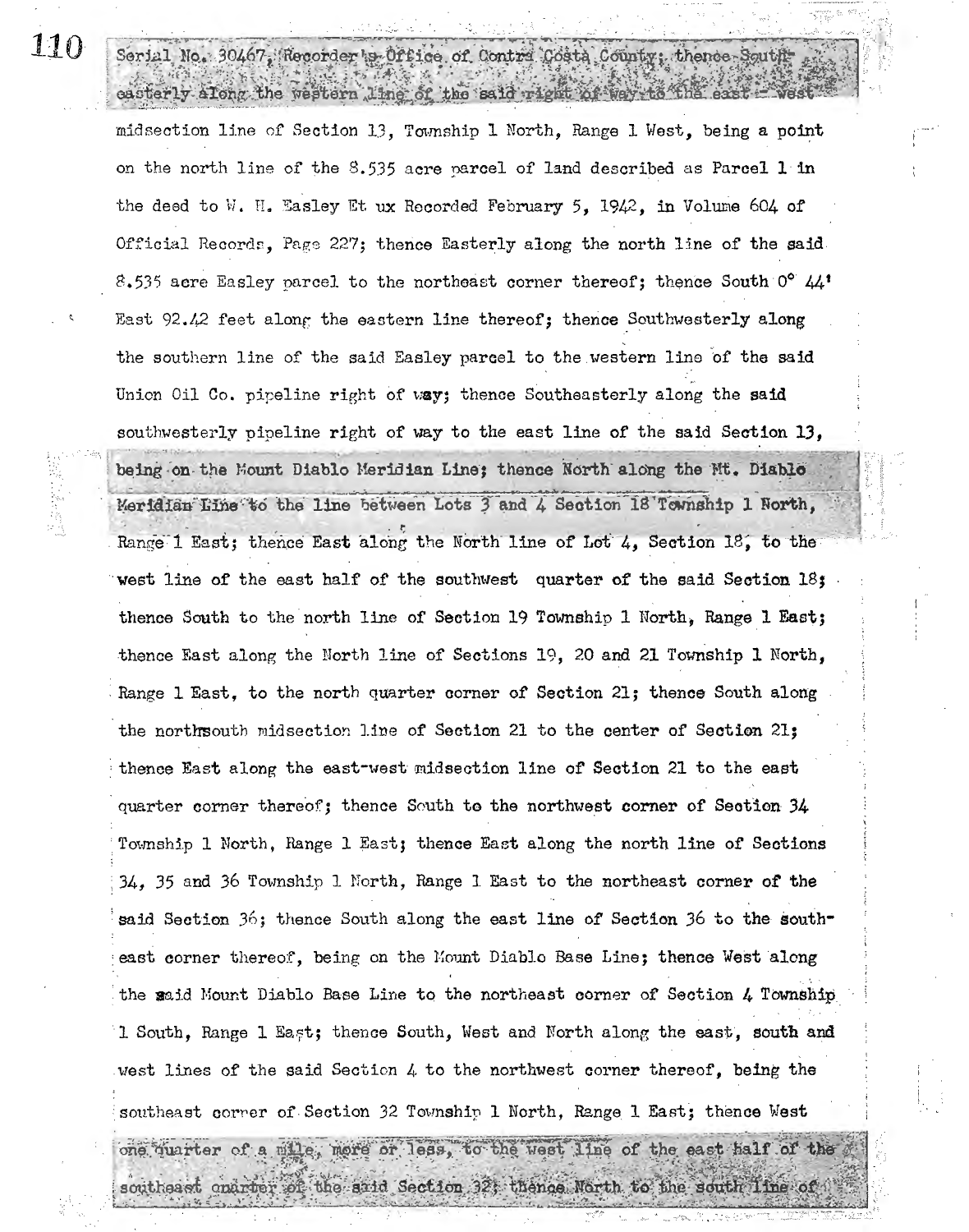## Section 29 To nship 1 North, Range 1 East, thence West to the south quarter corner of Section 29: thence North to the southeast corner of the northeast

quarter of the southwest quarter of Section 29; thence West and North along the south and west line of the said northeast quarter of the southwest quarter of Section 29 to the east west midsection line of the said section 29; thence West to the east quarter corner of Section 30 Township 1 North, Range 1 East; thence South along the east line of Section 30 to the southeast corner thereof; thence West along the south line of Section 30 to the southwest corner of Section 30, being on the Mount Diablo Meridian Line; thence North along the west line of Section 30 to the northwest corner of Lot 2 Section 30; thence East along the north line of lot 2 and along the north line of the south half of the north half of Section 30, to the east line of Section 30; thence North along the east line of Section 30 to the southeast corner of the 1.8 acres parcel of land described in the deed to Otto B. Schwartz dated April 24, 1918, and recorded in Volume 320 of-Deeds, page 30; thence West 100 feet to the southwest corner thereof; thence North along the west line of the said Schwartz parcel, 800 feet, to the northwest corner thereof, being on the north line of the said Section 30, also being the south line of Section 19 Township 1 North. Range 1 East; thence West along the south line of Section 19 to the southwest corner of the southeast quarter of the southeast quarter of Section 19; thence North along the west line of the east half of the southeast quarter of Section 19 to the east-west midsection line of Section 19; thence West along the center line of Saction 19 to the west quarter corner thereof, being on the Mount. Diablo Meridian Line; thence South along the Mount Diablo Meridian Line to the southeast corner of Section 24, Township 1 North, Range 1 West; thence West along the south line of Section 24, Township 1 North, Range 1 West, to the southwest corner thereof; thence North along the west line of Section 24 to the east cuarter corner of Section 23, Township 1 North, Range 1 West; thence West along the east-west midsection line of Section 23 to the center thereof; thence North along the north south midsection line of Section 23 to the north line thereof; thence West along the north line of Section 23 to the northwest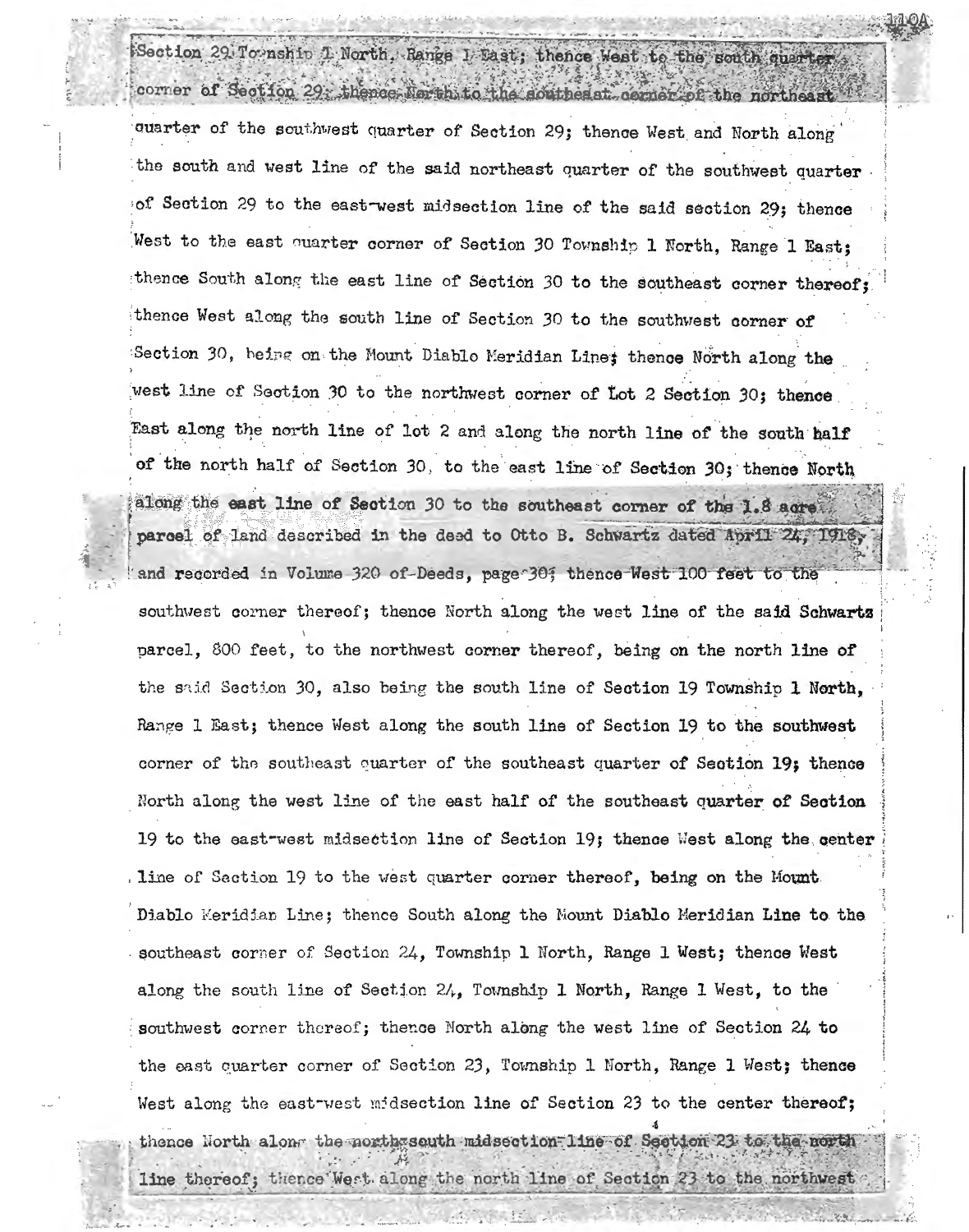# corner thereof, being the southeast corner of Section 15 Township 1 North,

Range I West; thence North along the east line of Section 15 to the east quarter corner thereof; thence West along the east-west midsection line to the center of Section 15; thence South along the north-south midgection line of Section 15 and Section 22 Township 1 North, Range 1 West to the southeast corner of Lot 2. Section 22; thence West along the south line of Lot 2 to the east line of the said Rancho San Miguel; thence Northerly and Westerly along the line between the Rancho San Miguel and Section 22 to the southeast corner of the  $63.57$  acre parcel of land described in the deed to Clifford C. Matthews recorded September 1, 1954, Recorders File No. 44810; thence North along the east line of the said  $63.97$  acre Matthews parcel to the northeast corner thereof; thence West along the north line of the said Matthews parcel to the northwest corner thereof, being on the east line of Section 21 Township 1 North, Range 1 West; thence North along the east line of Section 21 and Section 16, Township 1 North, Range 1 West, to the south line of the 59.57 acre parcel of land described in the deed to Henry Dethlefsen et al recorded July 18, 1956 Recorders File No. 45392; thence West along the south line of the said Dethlefsen 59.57 acre parcel to the southwest corner thereof, being on the southeasterly line of the Rancho Monte Del Diablo, also being on the southeastern line of Lot 35 "Map of the Undivided Lands in the Estate of Francisco Galindo", filed October 10, 1905 in Volume D of Maps, page 73. Recorder's Office of Contra Costa County, California; thence North 45° 30' East along the southeastern line of Lot 35 to the western line of Alberta Way; thence North 24° 25' East along the western line of Alberta Way to the intersection thereof with the western extension of the northern line of the 6.89 acre parcel of land described as parcel No. One in the deed to Hillard  $G$ . Hale, et ux, recorded May 6, 1955, Recorder's File No. 28030; thence leaving the boundary line of the City of Concord, North 82° 29' East along the said Western extension and along the north line of the said 6.89 acre Hale parcel to  $_2$ the northeast corner thereof, being the northwest corner of Section 15 Town.

ship 1 North, Range 1 Mest, NDB&S; thence South along the west line of the

110B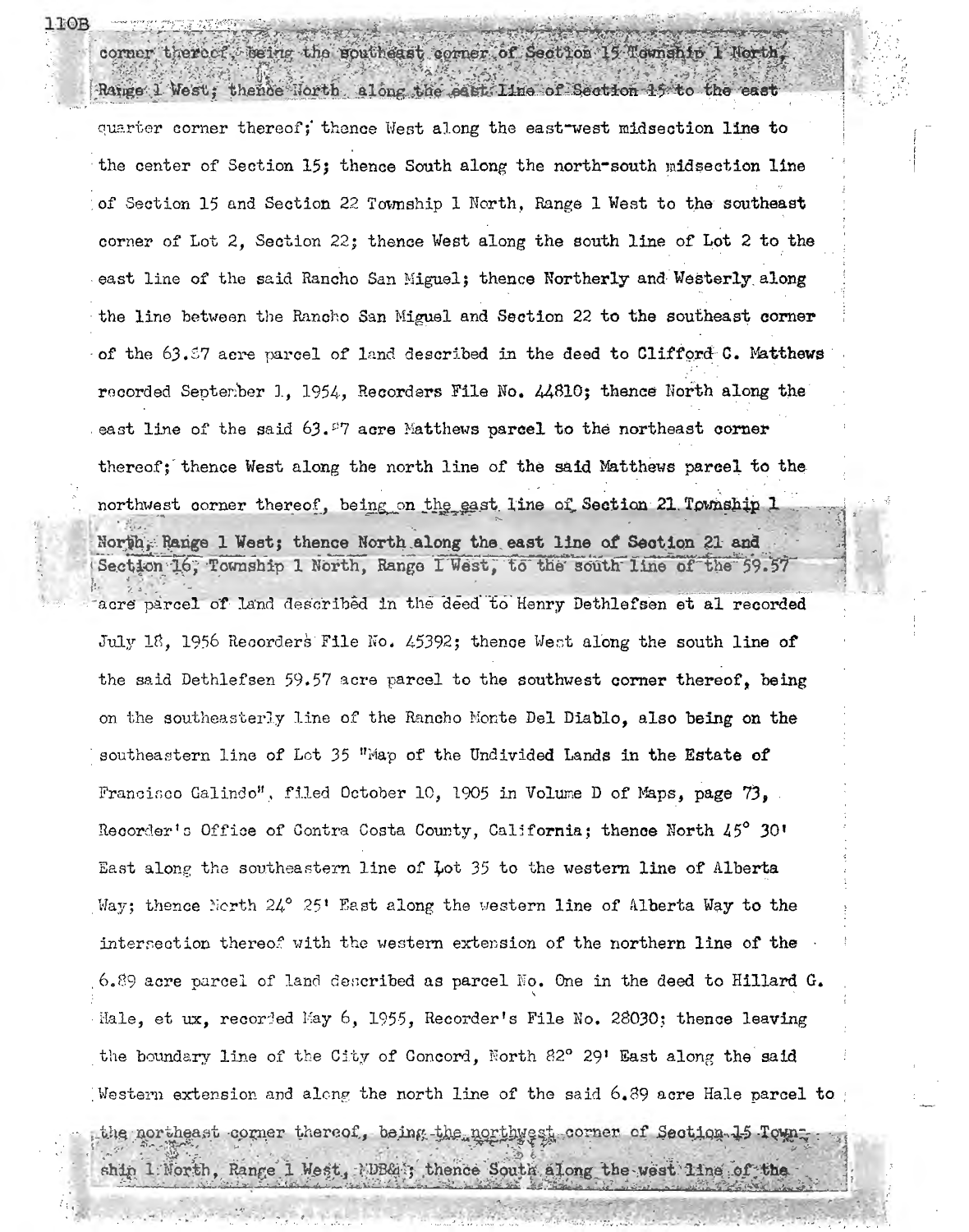said Section 15 to the west quarter corner thereof, thence East along the east west midscotion line of Section 15 to the center of Section 15; thence

11.QC

North along the north-south, midsection line of Section 15 to the south line of Pine Hollow Road; thence West and Northwest along the south and southwest lines of Pine Hollow Road to the most eastern corner of the 1.44 acre parcel of land described in the deed to the Great Mestern Power Company, recorded in Volume 131 of Deeds, page 292; thence South 24° 25' West 220 feet to the most Southerly corner thereof, being the most eastern corner of the 1.46 acre parcel of land described in the deed to the Graat Western Power Company, recorded February 9, 1911, in Volume 160 of Deeds, page 508; thence South 56° Ol' West 52%.3 feet to the most southerly corner thereof; being on the eastern line of Alberta Way, being a point on the eastern line of Lot 33 of the said "Map of the Undivided Lands in the estate of Francisco Galindo"; thence Hortherly along the westerly line of Alberta Way to the intersection thereof with the northerly line of the said County Road, Bond Project H. Ignacio Valley Extension thence Westerly along the northerly line of the said Ignacio Valley Extension to the northwest line of the parcel of land described in the deed to the Century Homes Development Company, recorded April 21, 1954. Recorder's File No. 19996; thence North 24° 25' east along the northwest line of the said Century Homes Development Company parcel to the most southerly corner of the 1.00 acre parcel of land described in the deed to Harold W. Smith, et ux, recorded May 6, 1955, Recorder's File No. 27910; thence North  $40^{\circ}$   $42$ \* 12\* West 136.92 feet to the most western corner of the 1.00 acre Smith parcel; thence North 25 : 12' 43" East along the northeast line of the 1.00 acre Smith parcel and the northerly extension thereof to the northeastern line of Lot 32, "Map of the Undivided Lands in the Estate of Francisco Galindo", being a point on the boundary line of the City of Concord; thence Northwesterly along the northeastern line of the said Lot 32 to the most eastern corner of the 2.60 acre parcel of land described in the deed to the Shell Oil Company, recorded in

Volume 330 of Deeds, page 471; thence Northwesterly 350.3 feet along the

southerly line of the said Shell Oil Corpary parcel to the most western corner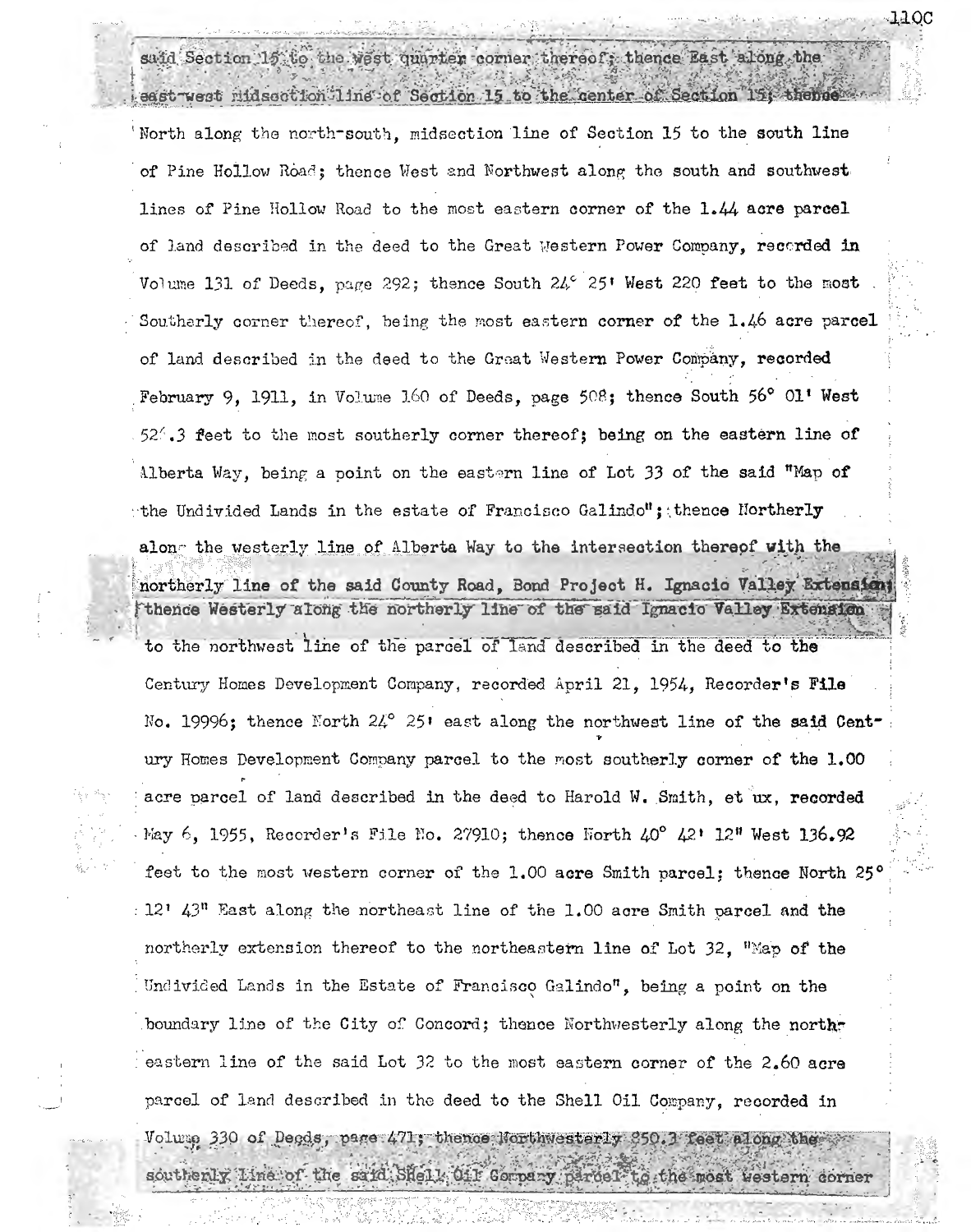thereof; being on the northwesterly line of the said Lot 32, also being on the boundary line of the City of Concord; thence Northeasterly along the Northwestern line of Lot 32 of the said "Map of the Undivided Lands in the Estate of Francisco Galindo" to the most northern corner of Lot 32. being on the southwestern line of the Johnston Tract, filed January 26, 1888, in Map Book D. page 76; thence Northwesterly along the southwestern line of the said Johnston Tract to the most northern corner of Lot 23, Map of the Undivided Lands in the Estate of Francisco Galindo, thence Southwesterly along the northwestern line of Lots 28, 29, 30 and 31 to the southwest line of Cowell Road; thence Northwesterly along the southwest line of Cowell Road to the northwest line of Lot 37, Estate of Francisco Galindo; thence Southwesterly along the northwest line of Lot 37, to most western corner thereof, being on the northeast line of the Rancho San Miguel; thence Northwesterly along the boundary line of the Rancho San Higuel to the southeastern line of Treat Lane, the point of beginning.

11.OD.